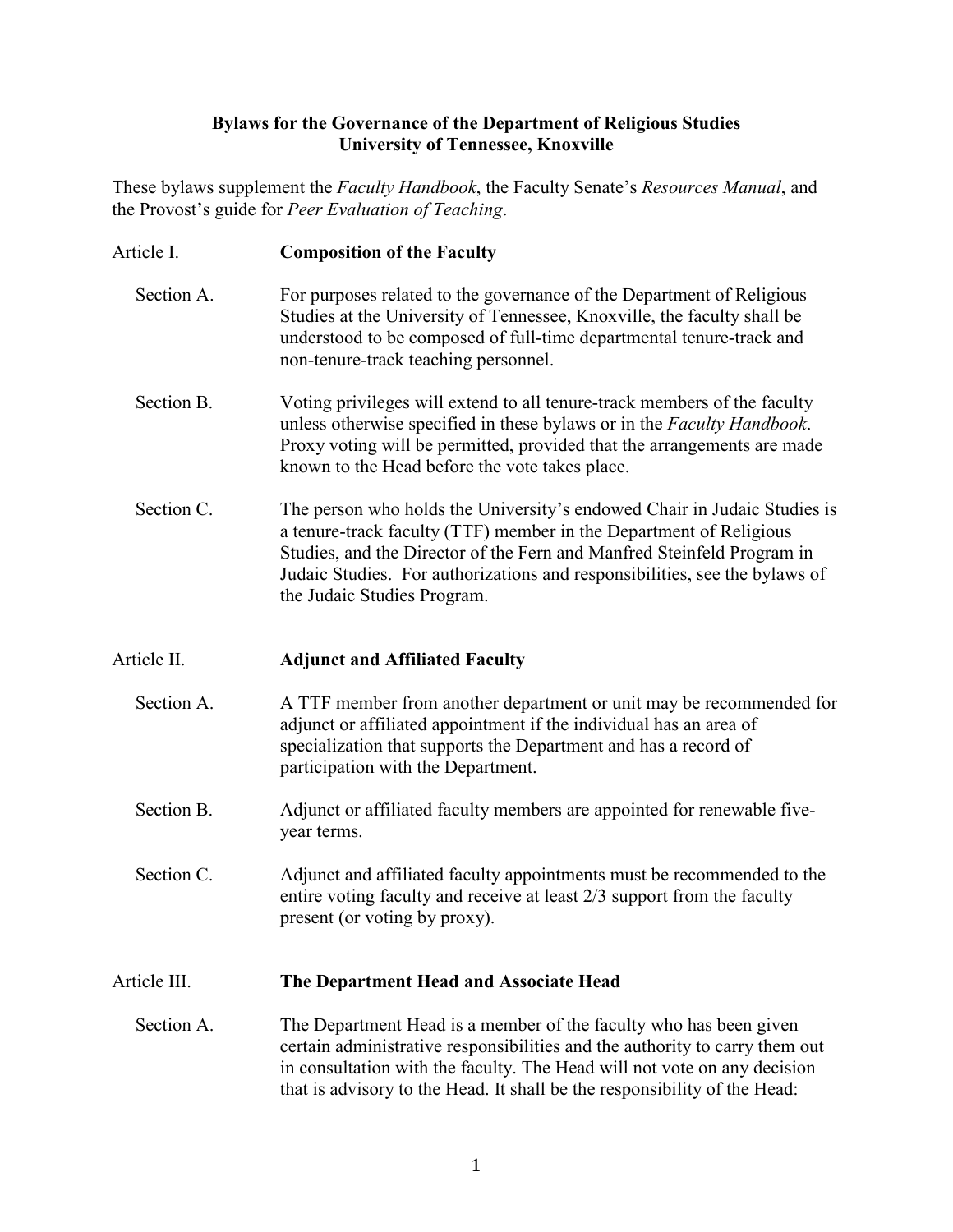|             | 1. to preside at departmental meetings;<br>2. to implement departmental decisions (or to arrange for their<br>implementation);<br>3. to provide leadership in departmental planning;<br>4. to recommend hiring, promotion, and salary increases;<br>5. to work with the shared-services staff;<br>6. to assume responsibility for departmental budget and operations;<br>7. to represent the Department within the life of the College, the<br>University at large, and the wider community; and<br>8. to oversee and make recommendations about departmental events and<br>outreach, including but not limited to departmental media and<br>communications, the Board of Visitors, public fundraising initiatives,<br>and other departmental public events.                                                                                                                 |
|-------------|------------------------------------------------------------------------------------------------------------------------------------------------------------------------------------------------------------------------------------------------------------------------------------------------------------------------------------------------------------------------------------------------------------------------------------------------------------------------------------------------------------------------------------------------------------------------------------------------------------------------------------------------------------------------------------------------------------------------------------------------------------------------------------------------------------------------------------------------------------------------------|
|             | It shall also be the responsibility of the Head to review each departmental<br>faculty member's work as a scholar, teacher, and in service, and to notify<br>in writing each departmental faculty member of any changed provisions of<br>appointment for each academic year.                                                                                                                                                                                                                                                                                                                                                                                                                                                                                                                                                                                                 |
| Section B.  | Following consultation with the Office of the Dean of the College of Arts<br>and Sciences and a 2/3 majority approval of the departmental voting<br>faculty in residence, the Head shall appoint an Associate Head who will<br>serve in the absence of the Head and assist the Head within reason in<br>departmental affairs, particularly those related to course scheduling.                                                                                                                                                                                                                                                                                                                                                                                                                                                                                               |
| Section C.  | Each departmental faculty member will have the opportunity to submit an<br>annual evaluation of the Head's performance to the Dean of the College of<br>Arts and Sciences, following procedures that are consistent with<br>University policy.                                                                                                                                                                                                                                                                                                                                                                                                                                                                                                                                                                                                                               |
| Article IV. | <b>Department Committees</b>                                                                                                                                                                                                                                                                                                                                                                                                                                                                                                                                                                                                                                                                                                                                                                                                                                                 |
| Section A.  | At the beginning of each academic year, the Head will appoint each<br>TTF member to Department service assignments consistent with their<br>rank. There are five standing committees: the Curriculum Committee, the<br>Peer Teaching Review Committee, the Assessment Committee, the<br>Awards Committee, and the Diversity Action Plan Committee. These and<br>other Department service roles can be found in Appendix A. In addition<br>to its members, each standing committee will include a committee chair,<br>plus the Head as a non-voting ex officio member. The expectation is that<br>committee work will be shared equitably over time. Committees will<br>submit reports on their activities at least once each semester, and will<br>present items to be voted as needed. Committee reports may be sent<br>electronically or presented at department meetings. |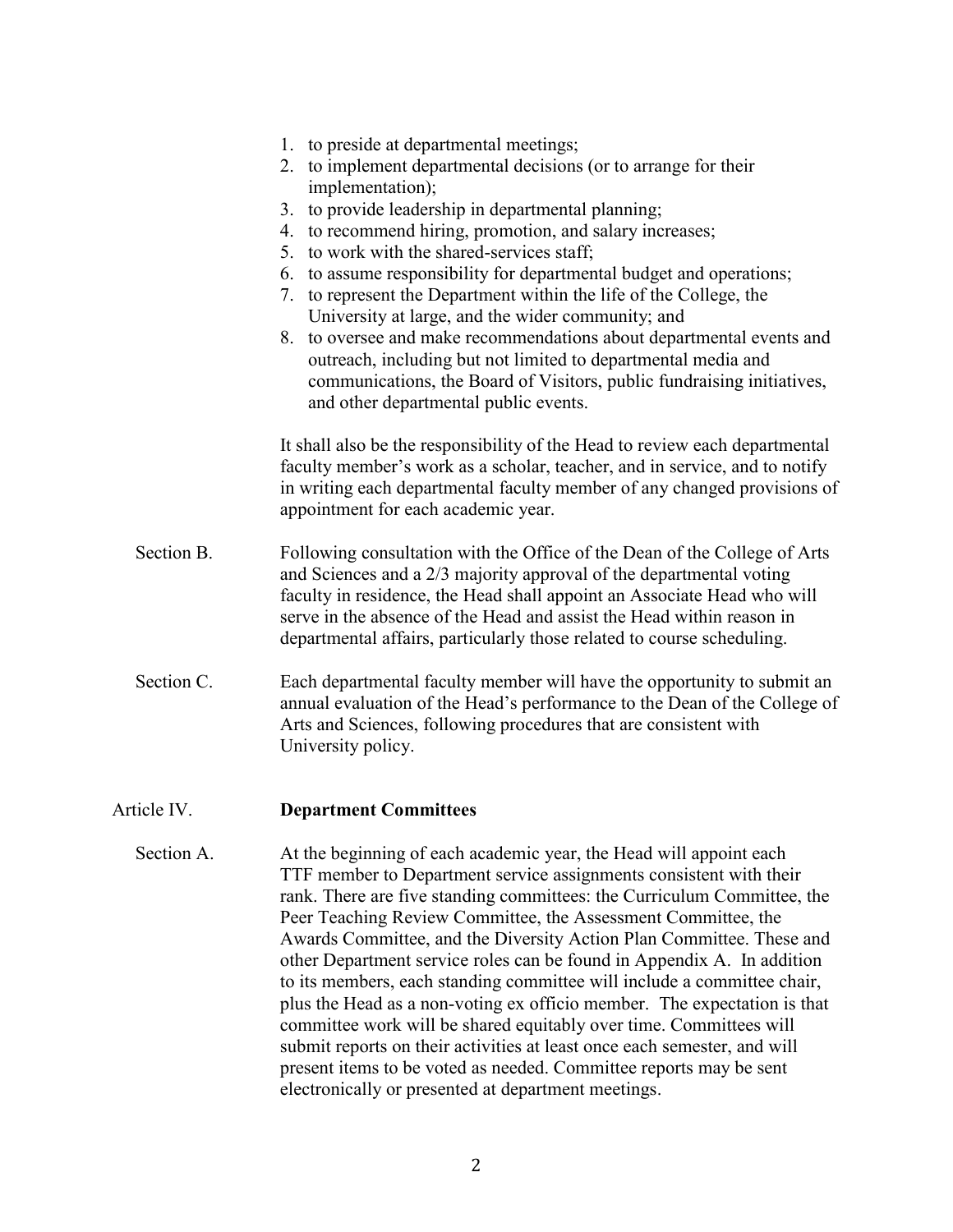| Section B. | The Curriculum Committee is charged with overseeing and making<br>recommendations about course offerings, catalogue descriptions, and other<br>curricular issues; and the departmental Honors major. The chair of this<br>committee is also the departmental Curriculum Representative to the<br>College's curriculum committees.                                                                                                                                                                                                                                            |
|------------|------------------------------------------------------------------------------------------------------------------------------------------------------------------------------------------------------------------------------------------------------------------------------------------------------------------------------------------------------------------------------------------------------------------------------------------------------------------------------------------------------------------------------------------------------------------------------|
| Section C. | The Peer Teaching Review Committee is charged with overseeing<br>peer teaching evaluations, and advising the Head on lecturer renewals and<br>promotions.                                                                                                                                                                                                                                                                                                                                                                                                                    |
| Section D. | The Assessment Committee is charged with planning and implementing<br>departmental assessment plans.                                                                                                                                                                                                                                                                                                                                                                                                                                                                         |
| Section E. | The Awards Committee is charged with overseeing departmental awards<br>nominations, including student awards and advising the Head on faculty<br>award nominations.                                                                                                                                                                                                                                                                                                                                                                                                          |
| Section F. | The Diversity Action Plan Committee is charged with overseeing<br>Diversity, Equity, and Inclusion efforts for the Department, including the<br>Diversity Action Plan.                                                                                                                                                                                                                                                                                                                                                                                                       |
| Section G. | The Lecturers Committee is comprised of all full-time departmental<br>lecturers. This committee should meet at the beginning of each academic<br>year to choose a departmental representative by majority vote. This<br>Lecturer Representative should normally be a Senior or Distinguished<br>Lecturer, and will be invited to any formal conversations regarding<br>departmental lecturers or undergraduate curriculum. The position of<br>Lecturer Representative is a one-year renewable position, and should be<br>compensated as additional service (see below IX.E). |
| Section H. | Committee meetings should be open to all interested faculty members.                                                                                                                                                                                                                                                                                                                                                                                                                                                                                                         |
| Section I. | The Head may appoint and dissolve ad hoc committees as necessary.                                                                                                                                                                                                                                                                                                                                                                                                                                                                                                            |
|            | The appointment and role of search committees will be governed by the<br>rules set forth in the Faculty Handbook and by the guidelines established<br>by the Office of Equity and Diversity, and the Dean's and Provost's<br>offices. The Department Head appoints the chair and members of the<br>search committee in consultation with the faculty. Such committees<br>should be composed of at least three TTF, including the committee's<br>chair.                                                                                                                       |

# Article V. **Conduct of Department Business**

Section A. Departmental faculty meetings shall, in usual circumstances, be called by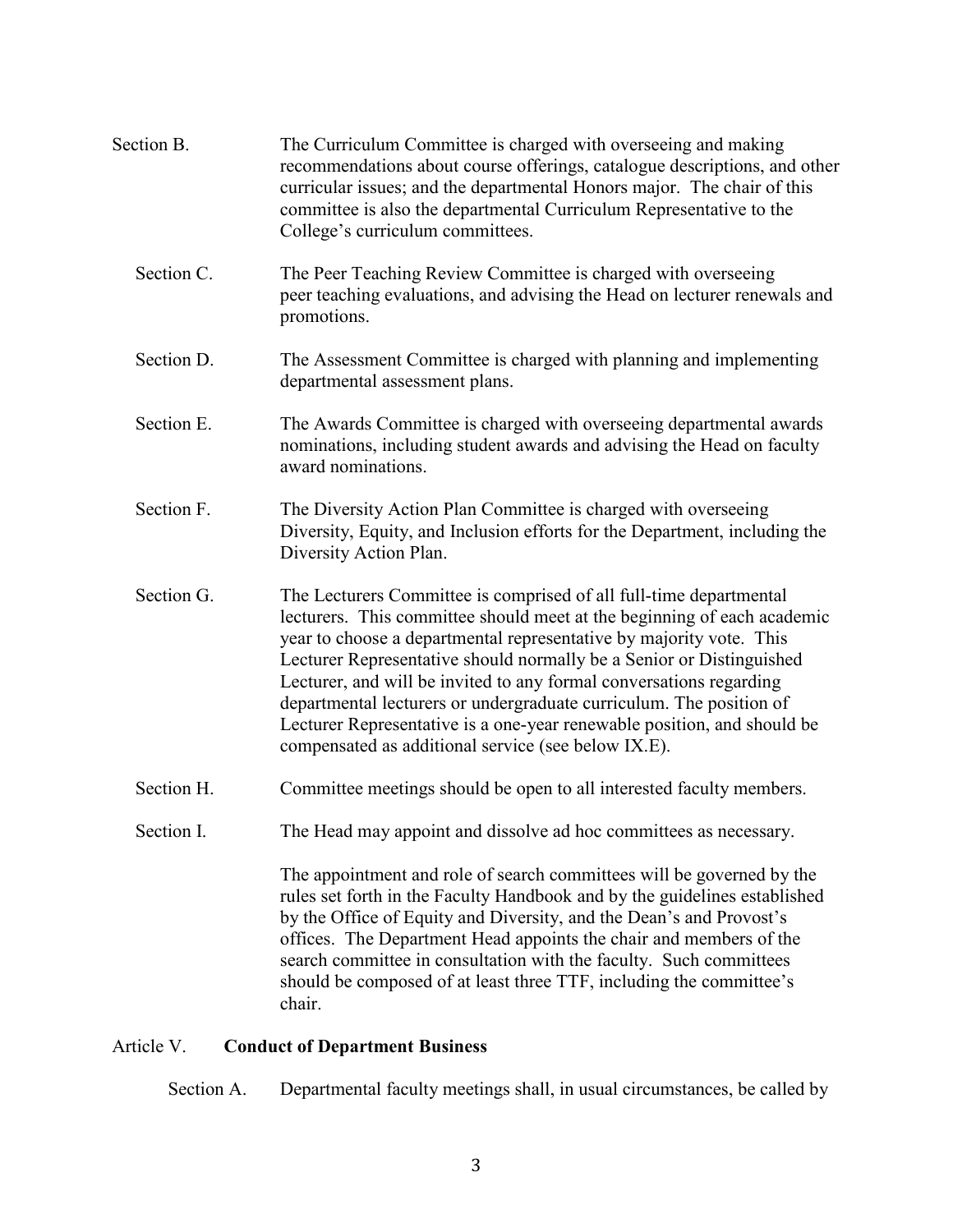the Head under the following conditions:

- 1. The Head shall schedule at least two faculty meetings each semester;
- 2. Meetings may also be called on the agreement of 50% or more of the faculty in residence;
- 3. These meetings will customarily be held during business hours;
- 4. Meetings should customarily be announced at least two weeks in advance.
- Section B. An agenda will be prepared by the Head; other items will be added by the agreement of two faculty members. The agenda should be distributed to the voting faculty at least two working days before the meeting.
- Section C. At least 70% of the full-time TTF in residence shall constitute a quorum at departmental faculty meetings.
- Section D. Decisions concerning matters of substantial import to the life and work of the Department shall be made, whenever possible, in consultation with departmental TTF. Non-tenure-track faculty (NTTF) should also be consulted when the decisions directly affect them. Recommendations of departmental faculty shall be determined by the majority vote of eligible faculty at a given meeting (proxy voting is permitted). In usual circumstances, the decisions by the Head will reflect the recommendations determined by the majority will of the voting faculty. In instances in which the decision of the Head is at variance with the expressed will of the majority of the faculty, the Head will make the decision and supporting reasons known to the faculty and provide opportunity for their response.
- Section E. Decisions regarding the appointment of new members to the departmental faculty on an academic year basis shall be made with the participation of the TTF. In usual circumstances it is expected that the Head's recommendations relative to the appointment of new members to the faculty will reflect the majority will of the TTF. If in an unusual case it does not, the Head is to advise the faculty of this departure from their expressed judgment in order that said faculty may prepare a report to the Dean explaining their alternate judgment and reasons for it. It is understood that, in certain circumstances due to time constraints, it may be necessary for the Head to appoint qualified persons to part-time and/or limited-term positions on the departmental faculty, but every effort should be made to include the TTF in the decision.
- Section F. Departmental decisions and recommendations concerning tenure and promotion shall be made in full accordance with the procedures defined in the *Faculty Handbook* and the *Manual for Faculty Evaluation*. It is expected that in usual circumstances the Head's recommendation on tenure and/or promotion will reflect the majority will of the eligible voting faculty on these recommendations. If in an unusual case it does not, the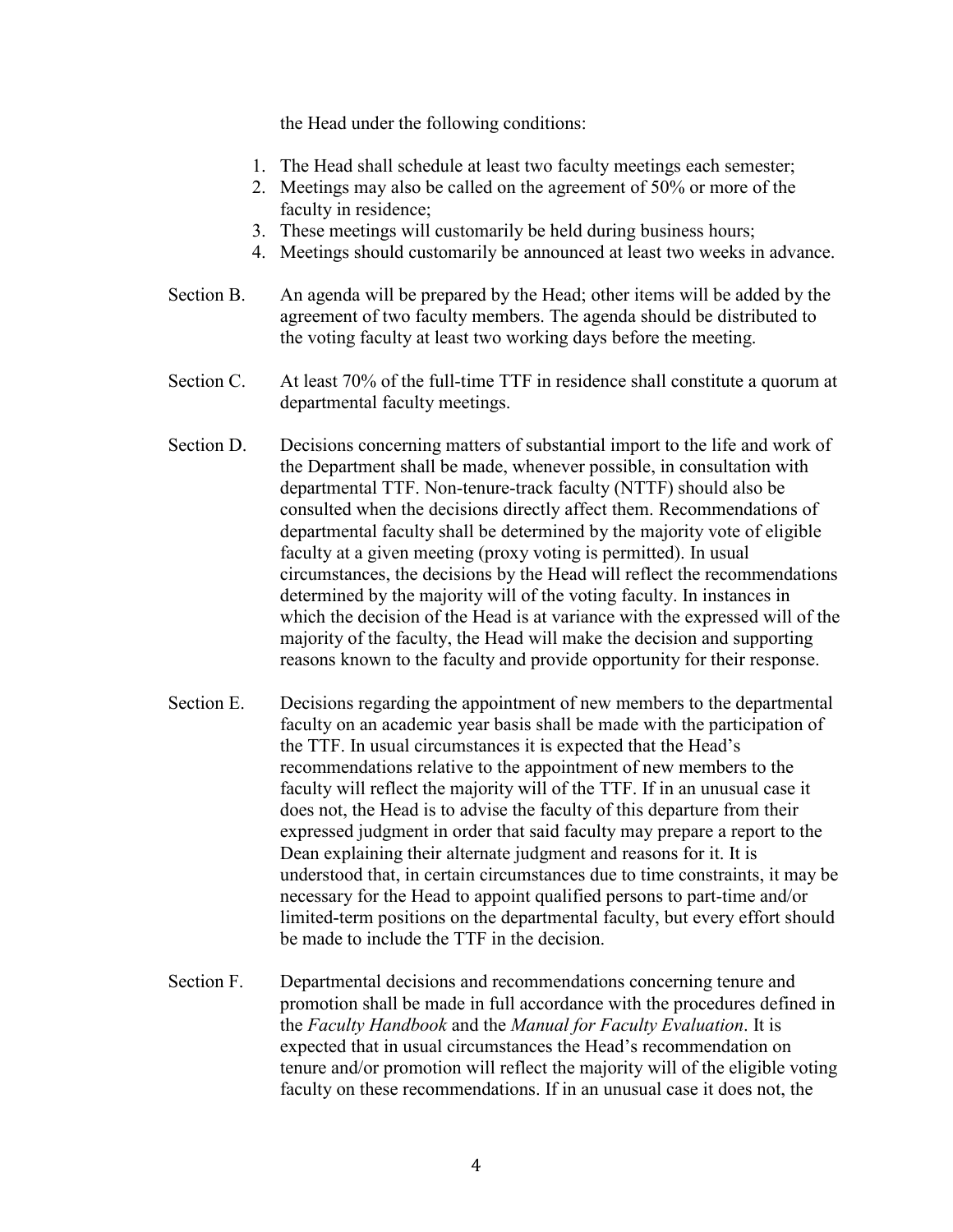Head is to advise appropriate colleagues of this departure from their expressed will, and they shall have an opportunity to prepare a report for the Dean explaining why they do not agree with the Head's recommendation.

- Section G. A departmental operating budget, indicating the projected expenditure of allocated operating funds, shall be presented by the Head to the departmental TTF at the beginning of each academic semester, along with a report regarding other departmental funds. The projected operating budget should be revised and finalized in consultation with the TTF. At the end of the spring semester, the Head shall present the actual expenditures to date.
- Section H. Any voting faculty member may request a secret ballot for a vote.
- Section I. The Head will assign TTF members in rotation to take minutes for the Department's business meetings. Subsequently the minutes should be circulated to the voting faculty for correction, approved at the next meeting by a majority of voting faculty, and filed in the departmental records.

#### Article VI. **Procedures for Curricular and Program Changes**

- Section A. Responsibility for departmental curricular revisions and the definition and alteration of departmental curriculum and degree programs shall rest with the departmental TTF.
- Section B. Proposals for curricular revision or additions and for program definition and revision may be submitted for action to the chair of the departmental Curriculum Committee by any departmental TTF member.

## Article VII. **Performance Evaluation, Retention, Promotion, and Tenure for Tenure-Line Faculty**

 Section A. The following guidelines and criteria are specific to the Department of Religious Studies in the College of Arts and Sciences at the University of Tennessee, Knoxville. They are designed to supplement the criteria and procedures for implementation of formal evaluations set down for the University in the *Faculty Handbook* (Chapter 3) and in the *Manual for Faculty Evaluation*. These guidelines should inform and be reflected in (1) annual reviews by the Head, and (2) intermittent reviews by the faculty, or by components thereof, and by the Head on specific, formally prescribed occasions when faculty are considered for the granting of tenure and/or promotion.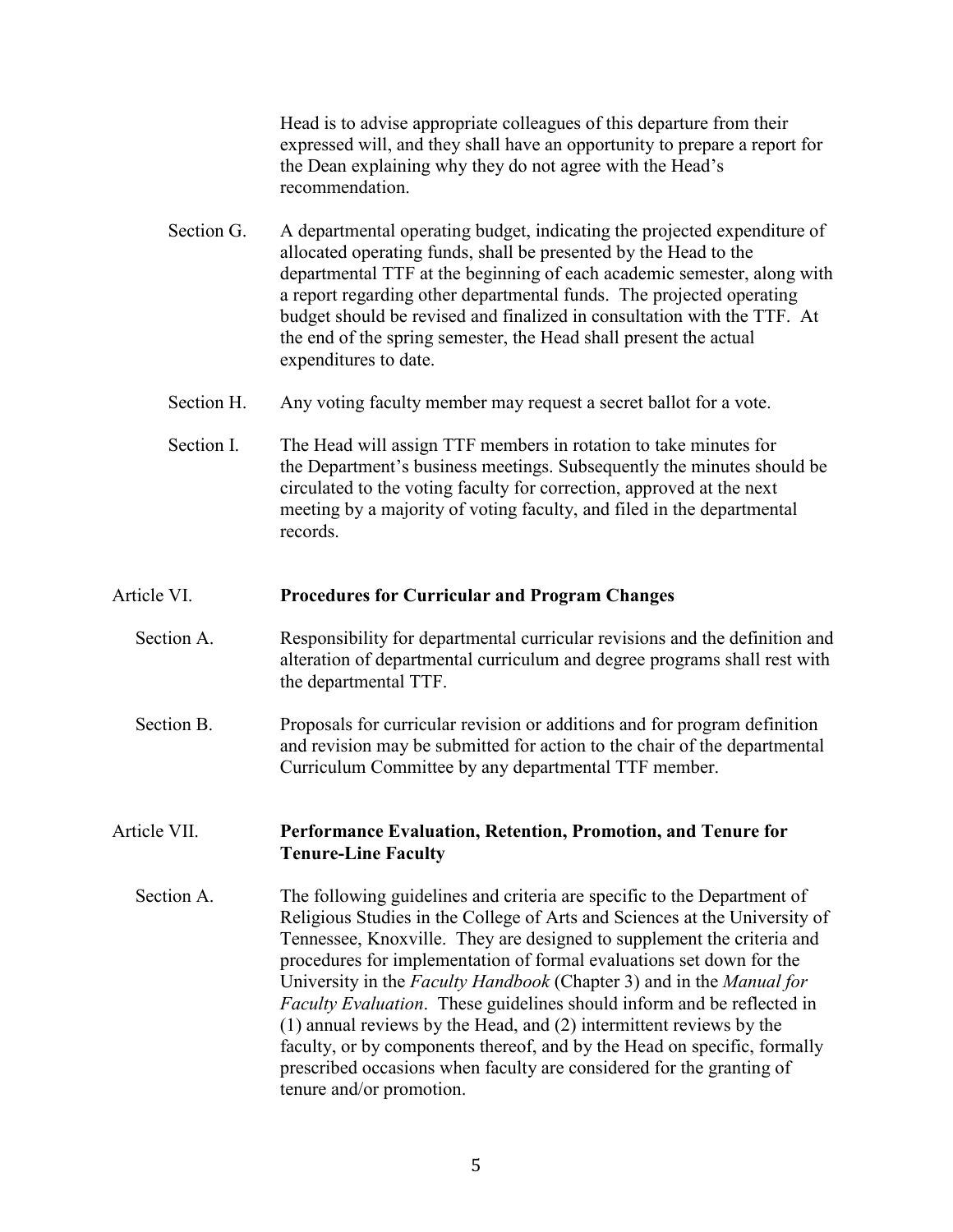- Section B. The Peer Teaching Review Committee Chair in accordance with the Department of Religious Studies' Guidelines for Peer Performance Review should arrange for one tenured faculty members to observe the teaching of every untenured departmental TTF member every year unless they have won a teaching award in the last eighteen months. During the fourth year and by request of the untenured faculty member, untenured faculty members will be observed by two tenured faculty members. The observing faculty member(s) should write a report that should be taken into account in the observed faculty member's annual review and should include the teaching evaluation notes. The observed faculty member has the right to write a response to the review, also to be included in the file. Untenured tenure-track faculty may request a two-person review at any point.
- Section C. The Peer Teaching Review Committee should arrange for one tenured faculty members to observe the teaching of every departmental tenured faculty member once every three years unless they have won a teaching award in the last eighteen months. Tenured faculty member may request two observers of their teaching. The observing faculty member(s) should write a report that should be included in the observed faculty member's annual review and include the teaching evaluation notes. The observed faculty member has the right to write a response to the review, to be included in the file.
- Section D. Departmental TTF members undergoing review should be able to assume that discussions concerning performance evaluation, promotion, and tenure center on, and judgments follow from, performance in three areas – scholarship, research, or creative activity; teaching; and service – and are based on evidence made available before and during deliberations.
- Section E. Associate professors and professors evaluate assistant professors. Professors evaluate other professors and associate professors.
- Section F. The Department normally expects that a candidate for tenure and promotion to associate professor will have published at least one scholarly monograph judged by the tenured faculty to be of sufficient quality or, in the judgment of the evaluator(s), the equivalent thereof. Except under extraordinary circumstances, the publication(s) must be in the final form or be at the stage of the process of production in which it is under contract and in page-proof form (or its electronic equivalent). Usually an additional research and publication record of comparable quality and quantity is expected for promotion to professor.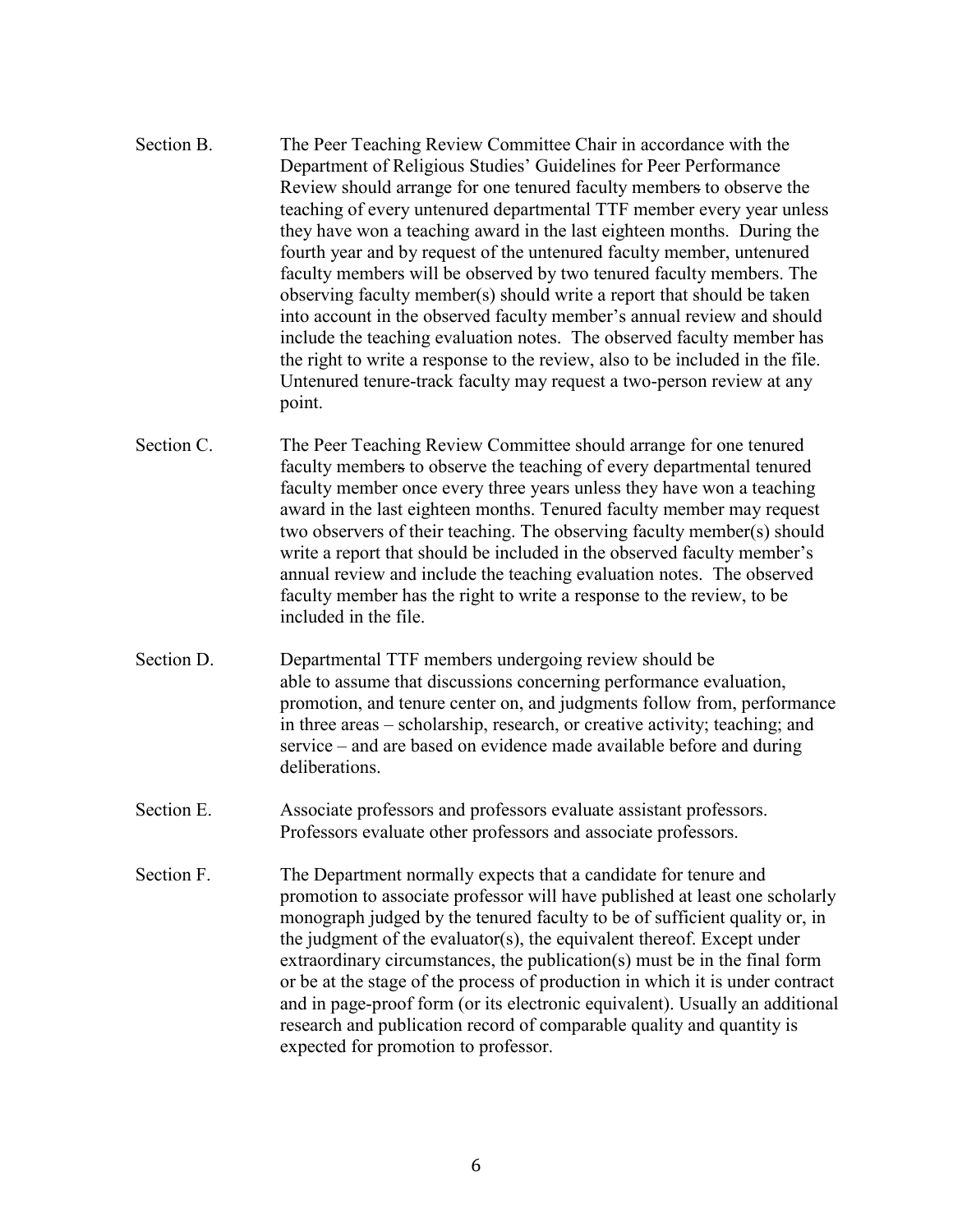| Section G. | Normally it is expected that a tenured faculty member, as evidence of an<br>on-going research agenda, meets expectations by producing two scholarly<br>articles in each three-year review cycle, or the equivalent thereof. For<br>purposes of the annual review, as regards research and publication, a<br>faculty member who publishes at least one peer-reviewed article a year or<br>the equivalent thereof in the review period may be judged to have<br>exceeded expectations.                                                                                                                                                                                                                                                                                                                                                                                                                             |
|------------|------------------------------------------------------------------------------------------------------------------------------------------------------------------------------------------------------------------------------------------------------------------------------------------------------------------------------------------------------------------------------------------------------------------------------------------------------------------------------------------------------------------------------------------------------------------------------------------------------------------------------------------------------------------------------------------------------------------------------------------------------------------------------------------------------------------------------------------------------------------------------------------------------------------|
|            | It is the quality of publications that is most important. Judgments, based<br>as they are on the perceived value of the publications, may be informed by<br>such matters as length and place of publication, readers' reports, reviews,<br>and scholarly contributions as reflected by use made by others scholars in<br>the field. Expectations as to the quantity of publications may vary in<br>accordance with views as to the degree of difficulty of the project<br>undertaken, with some projects requiring more time and effort than others.                                                                                                                                                                                                                                                                                                                                                             |
| Section H. | Normally it is expected that a TTF member will provide quality teaching<br>to their students. Both the quality and quantity of teaching count, and<br>judgments as to the academic quality of teaching and general teaching<br>effectiveness depend on several types of evidence, such as peer<br>evaluations, syllabi, distribution of grades, student evaluations, quality of<br>assignments, the development of new courses and the ongoing revision of<br>established courses, effective use of new technologies, and impressions<br>otherwise received by faculty evaluators.                                                                                                                                                                                                                                                                                                                               |
|            | Faculty who teach independent studies, honors by contract, college<br>scholars, chancellor's honors program, or other forms of undergraduate<br>research mentoring for credit will be viewed as doing additional teaching<br>beyond expectations. Faculty may accumulate banked course credit for<br>teaching these students. Credit will be accumulated at a rate of 1 credit<br>hour of banked time for every 12 student credit hours (SCH) generated.<br>36 student credit hours banked shall be viewed as the equivalent of one 3-<br>credit course banked, which can be used for course release.                                                                                                                                                                                                                                                                                                            |
| Section I. | It is normally expected that all TTF will engage in service to the<br>department. Untenured TTF in their first three years are only expected to<br>do service for the department. Untenured TTF after their first three years<br>and associate professors, in addition to departmental service, are expected<br>to do some service external to the department such as service to the<br>College, University, and profession. Full professors are expected to do<br>service beyond that expected of individuals at lower ranks. Both the<br>quality and quantity of service count, and it is therefore important that<br>service be performed both willingly and well. Professional public outreach<br>also contributes to the faculty member's service mission. Service to the<br>department is weighted in the list in Appendix A. Service external to the<br>department is weighted in the list in Appendix B. |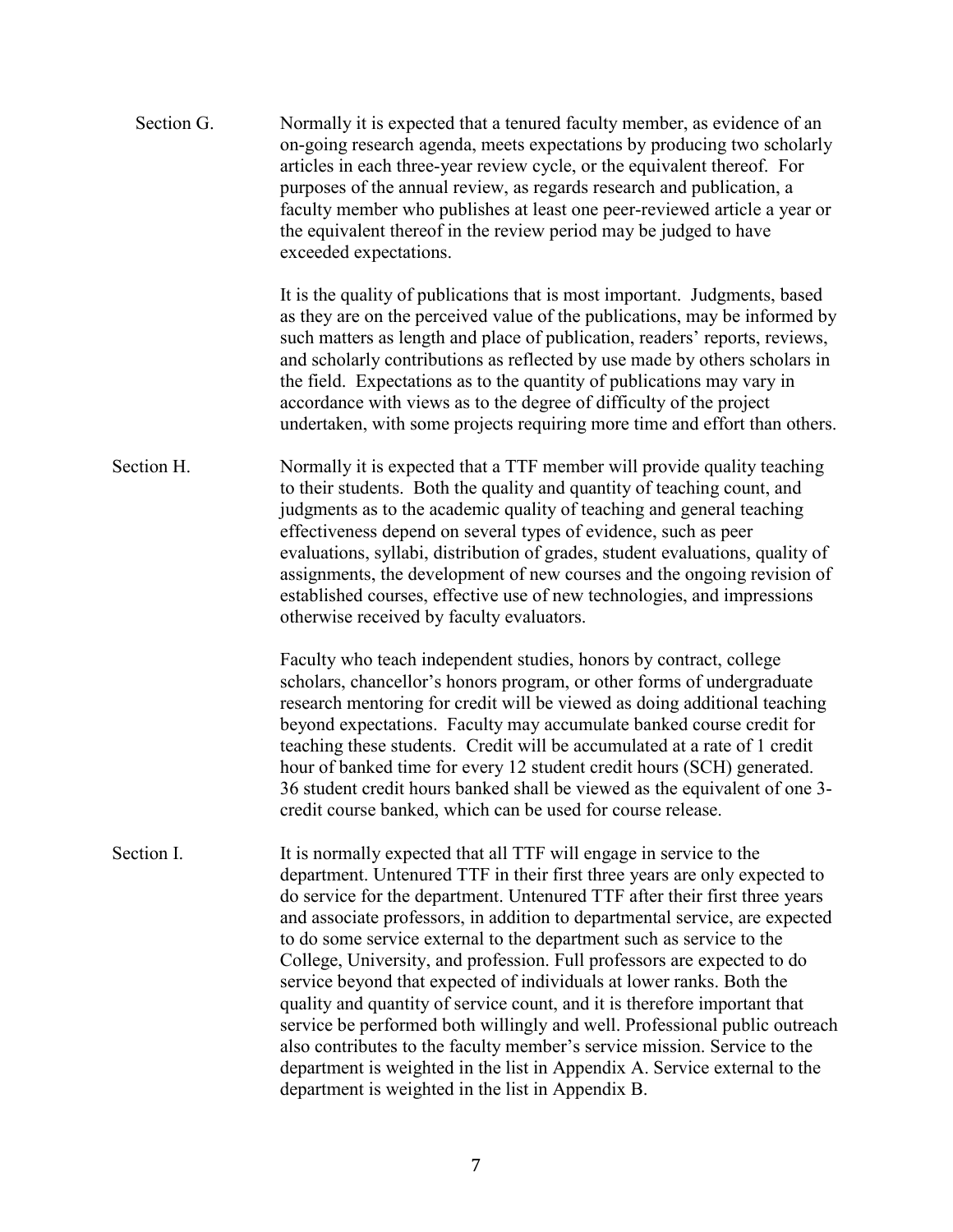|            | It is normally expected to meet expectations for service that untenured<br>TTF in their first three years shall attend department meetings, serve in<br>two small department service assignments each year, and attend<br>graduation one time during those three years as part of the regular<br>department rotation.                                                                                                                                                                                                                             |
|------------|---------------------------------------------------------------------------------------------------------------------------------------------------------------------------------------------------------------------------------------------------------------------------------------------------------------------------------------------------------------------------------------------------------------------------------------------------------------------------------------------------------------------------------------------------|
|            | It is normally expected to meet expectations for service that untenured<br>TTF after the first three years, shall attend department meetings, serve in<br>three small department service assignments each year or one small and<br>one medium department service assignment, and serve in a small or<br>medium service role external to the department.                                                                                                                                                                                           |
|            | It is normally expected to meet expectations for service that associate<br>professor TTF shall attend department meetings, serve in the equivalent of<br>one large and one medium department service assignment each year, serve<br>in a medium service role external to the department, and attend graduation<br>as part of the regular department rotation.                                                                                                                                                                                     |
|            | It is normally expected to meet expectations for service that full professor<br>TTF shall attend department meetings, serve in the equivalent of two large<br>department service assignments each year, serve in the equivalent of two<br>medium external to the department service roles, and attend graduation as<br>part of the regular department rotation.                                                                                                                                                                                   |
| Section J. | In all acts of departmental evaluation the following general principles will<br>be taken into account:<br>1. Because levels of achievement in research, teaching, and service are<br>likely to vary from year to year, it is the pattern of achievement in each<br>area over time that matters most;<br>2. In cases of extraordinary achievement in one, or especially two, of the<br>areas of research, teaching, and service, and expectations met in the<br>other one or two, a faculty member may be judged to have exceeded<br>expectations. |
| Section K. | In the fourth year of a TTF member's tenure clock, the<br>tenured faculty will conduct an extensive review of the TTF member's<br>progress. The review will be carried out by an ad hoc review committee<br>composed of tenured faculty members. One member of this committee<br>will be appointed at the request of the TTF member under review; the<br>others will be appointed by the Head. By September 1 of the fourth year<br>in the tenure clock, the TTF member will provide the faculty with the<br>following materials:                 |
|            | 1. A written summary describing past research, teaching, and service, as<br>well as future research plans;                                                                                                                                                                                                                                                                                                                                                                                                                                        |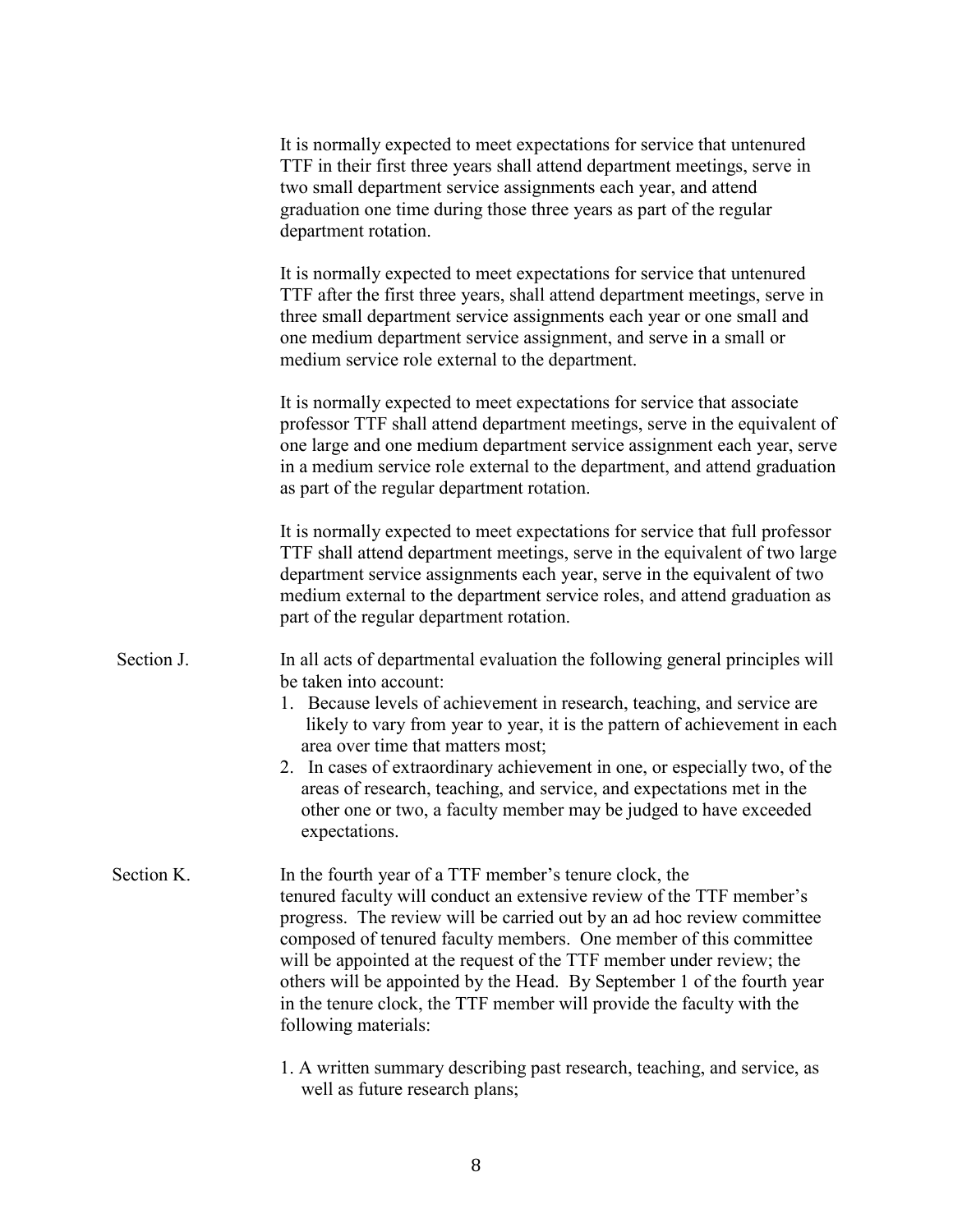- 2. Copies of all previous publications and of any manuscripts or articles submitted for publication;
- 3. Copies of past course syllabi and teaching evaluations;
- 4. A current *curriculum vitae*; and
- 5. Other materials that the candidate deems supportive of retention.

The review committee will evaluate these materials, observe TTF member's teaching, and then submit a report to the Head in time for the Head's annual retention review meeting with the TTF member.

## Article VIII. **Mentors**

- Section A. The Head will provide new TTF members with a faculty mentor in the first semester of the new appointment. The mentor should be chosen by request from the new TTF member, who may request more than one mentor, if desired. Tenured faculty at the associate professor rank may also request a faculty mentor at the professor rank, which the Head will choose in consultation with the faculty member. The Head will consult with the potential mentor(s) to confirm willingness to serve in this capacity. See the *Manual for Faculty Evaluation* and the Best Practices for Faculty-to-Faculty Mentoring in the Faculty Senate's *Resources Manual*.
- Section B. Either the mentor or the mentee may discontinue the relationship at any time, leading to the appointment of a new mentor.
- Section C. At retention and promotion and tenure meetings, the mentor will report on the TTF member's progress. It is the mentor's responsibility to be well informed about the mentee's work and academic activities.

## Article IX. **Appointment, Evaluation, Promotion, and Workload of Non-Tenure- Line Faculty**

- Section A. NTTF will be appointed by the Head for renewable positions with no term limits. Full-time lecturers will normally hold the Ph.D. in an appropriate field, or at least have completed all requirements for the Ph.D. except the dissertation. Appointments of lecturers will be based on departmental teaching needs and annual evaluation of each lecturer. See Chapter 4 of the *Faculty Handbook*.
- Section B. Unless they have won a teaching award in the last eighteen months, each full-time lecturer should have a class observed by a tenured faculty member annually for lecturers and every other year of senior and distinguished lecturers and the observation report should be added to his/her file. In addition, unless otherwise specified, full-time lecturers will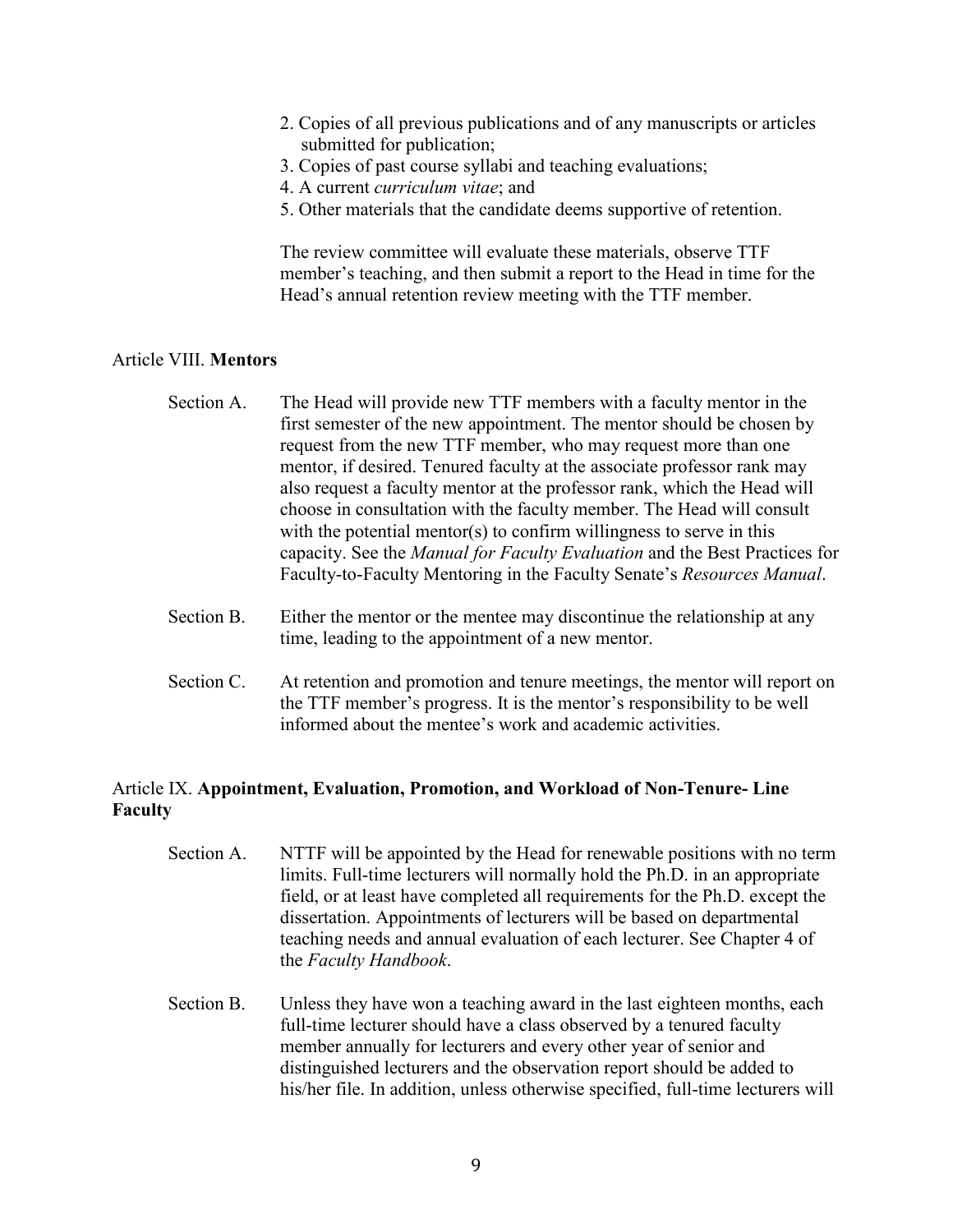be evaluated each spring semester by the Performance Review Committee. These evaluations will be based on class observation, a current *curriculum vitae*, syllabi, student evaluations and related correspondence if available. This evaluation will be given to the Head, who will then hold an annual evaluation meeting with each full-time lecturer before the end of spring classes. Lecturers may present a formal response to the annual evaluation to be added to their portfolio.

- Section C. A full-time lecturer who has demonstrated outstanding teaching, normally through five or more years of service, may be considered for the position of Senior Lecturer (see *Faculty Handbook* 4.5). Each year the Performance Review Committee will review and evaluate all eligible candidates for appointment to the rank of Senior Lecturer, and will make a recommendation to the Head. Evaluations will be based on class observations by tenured faculty members, student evaluations, and annual departmental evaluations. Other criteria used to determine promotion are related to the enhancement of teaching. This might include evidence of professional development and notable contributions to the university's instructional mission, including one or more of the following: attendance at campus, regional, national, or international meetings directed at improving instruction; development of new courses and/or revision of existing courses; incorporation of innovative course materials or instructional techniques; scholarly or creative work in the scholarship of teaching as well as in the discipline; awards or other recognition for teaching. Each Senior Lecturer should have a class observed by a tenured faculty member every second year, and the observation report should be added to his/her file. Every five years the TTF will review each Senior Lecturer to determine whether to renew the appointment.
- Section D. A full-time lecturer who has demonstrated consistent excellence in teaching at the rank of Senior Lecturer, typically for a period of three to five years, may be considered for nomination as a Distinguished Lecturer (see *Faculty Handbook* 4.5). Each year the Performance Review Committee will review and evaluate all eligible candidates for appointment to the rank of Distinguished Lecturer, and will make a recommendation to the Head. Other criteria used to determine promotion are related to the enhancement of teaching. This might include evidence of continued and sustained professional development and notable contributions to the university's instructional mission, including one or more of the following: attendance at campus, regional, national, or international meetings directed at improving instruction; development of new courses and/or revision of existing courses; incorporation of innovative course materials or instructional techniques; scholarly or creative work in the scholarship of teaching as well as in the discipline; awards or other recognition for teaching. A candidate for promotion to Distinguished Lecturer must also provide evidence of leadership and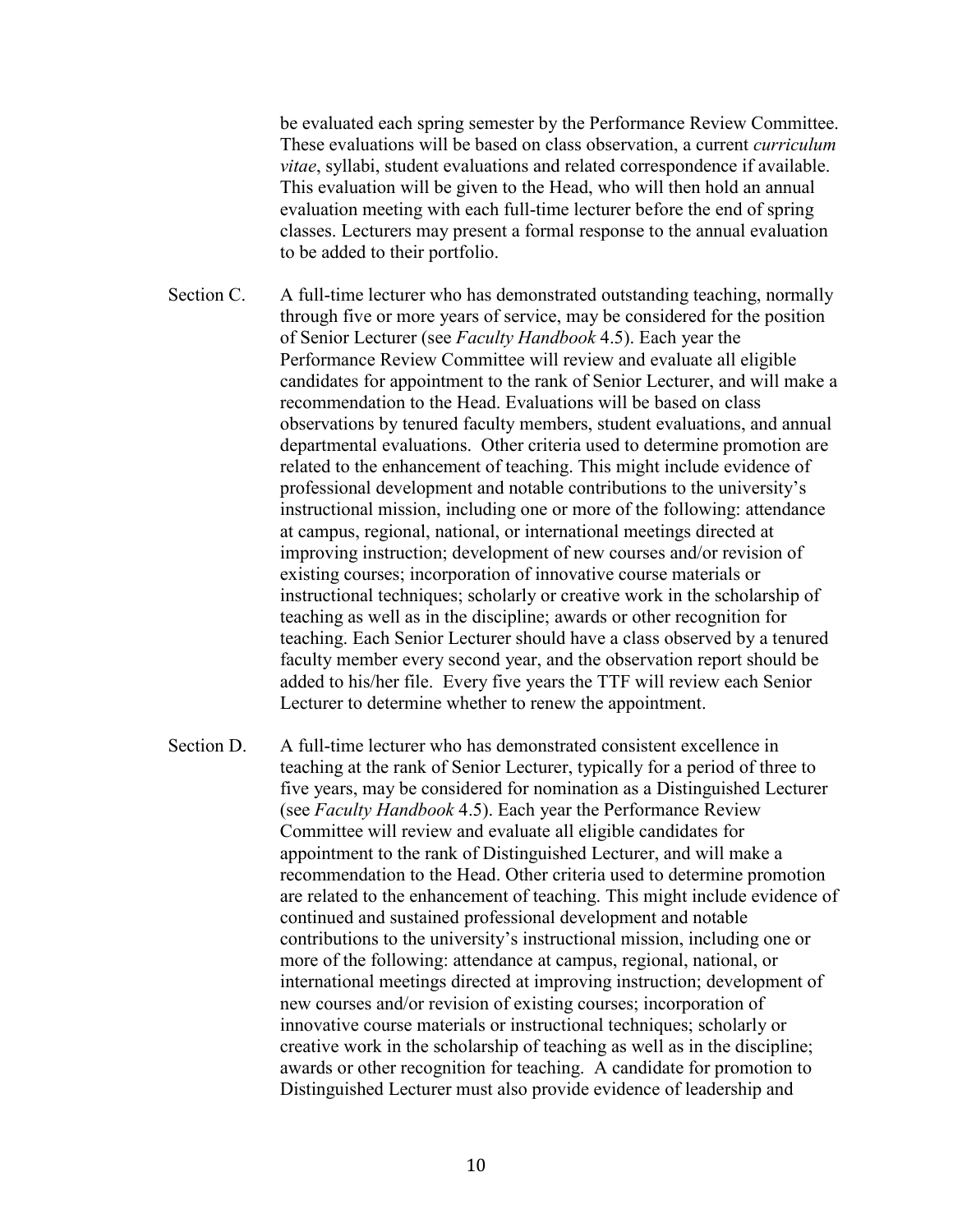engagement through outstanding contributions to the university's instructional mission (e.g., institutional or disciplinary service, advising and mentoring undergraduate students, course coordination). Each Distinguished Lecturer should have a class observed by a tenured faculty member every second year, and the observation report should be added to his/her file. Every five years the TTF will review each Distinguished Lecturer to determine whether to renew the appointment.

Section E. The workload of a full-time NTTF member at the rank of Lecturer is normally a 4-4 teaching assignment with no service responsibilities. If full-time Lecturers take on service responsibilities at the request of the Head, they will receive compensation in the form of additional pay or a course release for the service hours. All lecturers are encouraged to attend the first faculty meeting of each semester and to promote the undergraduate major and minor. They are welcome to participate in the departmental seminar and other departmental activities to the extent that they wish. See the *Faculty Handbook* 4.2.1.

## Article X. **Ratification and Amendment of Bylaws**

- Section A. The bylaws shall be ratified by a two-thirds vote of TTF at a meeting called for this purpose. Proxy voting will be permitted. No changes to Article IX can be made without offering current NTTF at least two weeks to evaluate the changes and make recommendations to the Bylaws Committee. The bylaws shall go into effect immediately upon their ratification.
- Section B. These bylaws may be amended by a two-thirds vote of the TTF, provided that the proposed amendment has been circulated to the departmental faculty at least five work days before the meeting at which it will be considered. Proxy voting will be permitted.

Revised 3/11/77 Revised 1/14/80 Revised 8/21/93 Revised 3/1/99 Revised 7/31/02 Revised 5/7/12 Revised 4/28/14 Revised 4/9/18 Revised 8/19/19 Revised 4/29/20 Revised 8/18/20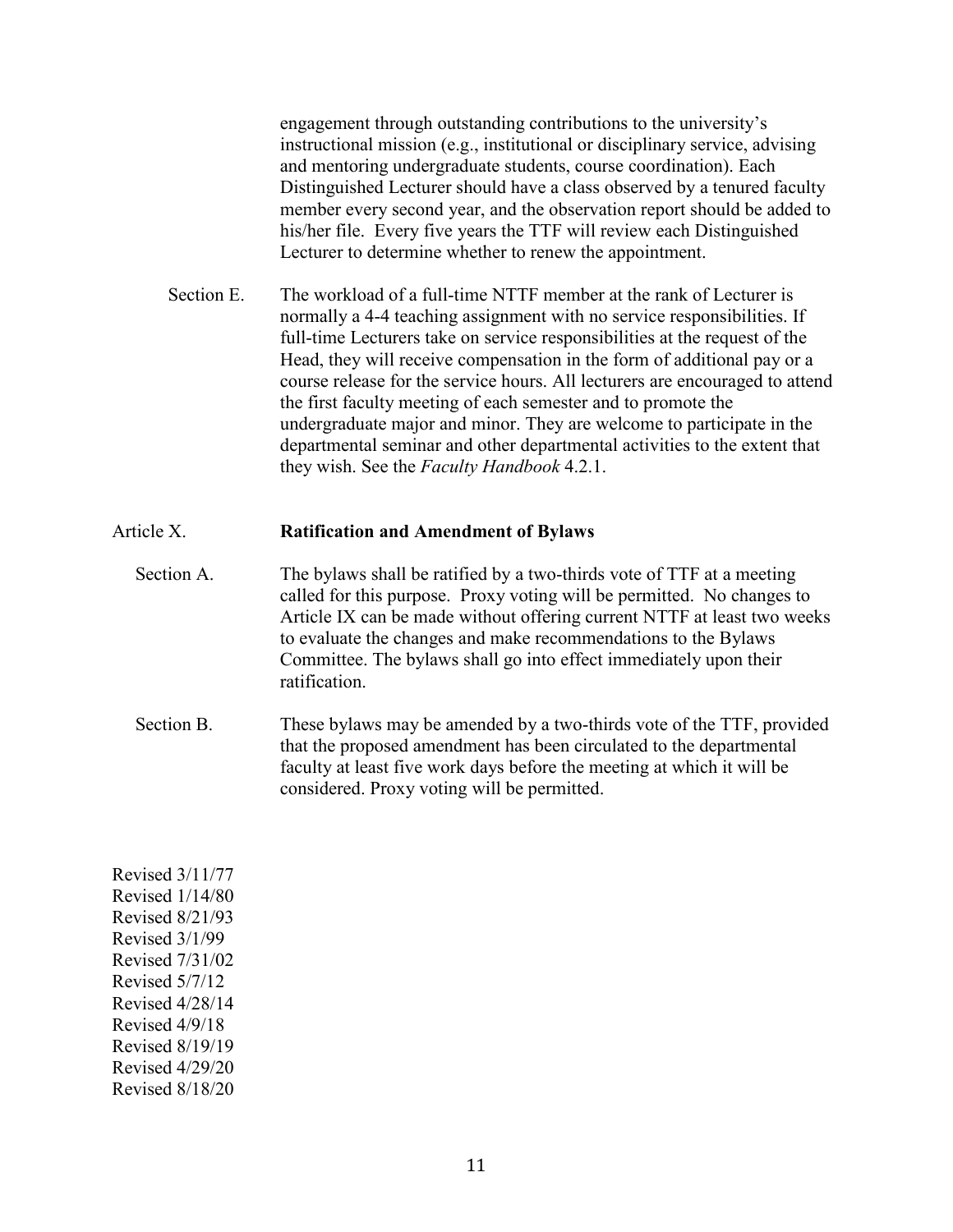Revised 1/19/21 Revised 9/13/21 Revised 1/31/22 Revised 4/25/22

#### **Appendix A**

Department Service Categorized as Small/Medium/Large

#### **Compensated Service**

Head  $(1/1)$ Associate Head: Course Scheduling; etc. (2/1) Social Media Coordinator: NTTF additional pay (include spring graduation blitz) Newsletter: NTTF additional pay

#### **Large (20+ hrs):**

Assessment Committee, chair Advising Coordinator RFP Search Committee, chair/member APR Committee, chair Peer Teaching Review Committee, chair VolCore Coordinator

#### **Medium (10-20 hrs):**

Curriculum Committee, chair Awards Committee (students, faculty), chair/member (Head helps) Assessment Committee, member Diversity Committee, chair NTTF Search, member (Head is search chair) TTF Promotion Committee, chair APR Committee, member Bylaws Committee, chair Strategic Plan Committee, chair TTF Faculty Mentor Siddiqi Lecture Coordinator (helped by staff, Head) Distinguished Lecture Coordinator (helped by staff, Head) Anjali Lecture Coordinator (helped by staff, Head)

#### **Small (5-10 hrs):**

Curriculum Committee, member Peer Teaching Review Committee, member Retention Review Committee, chair and/or letter-writer Diversity Committee, member UG Research Coordinator RNPL Coordinator Deans Advisory Council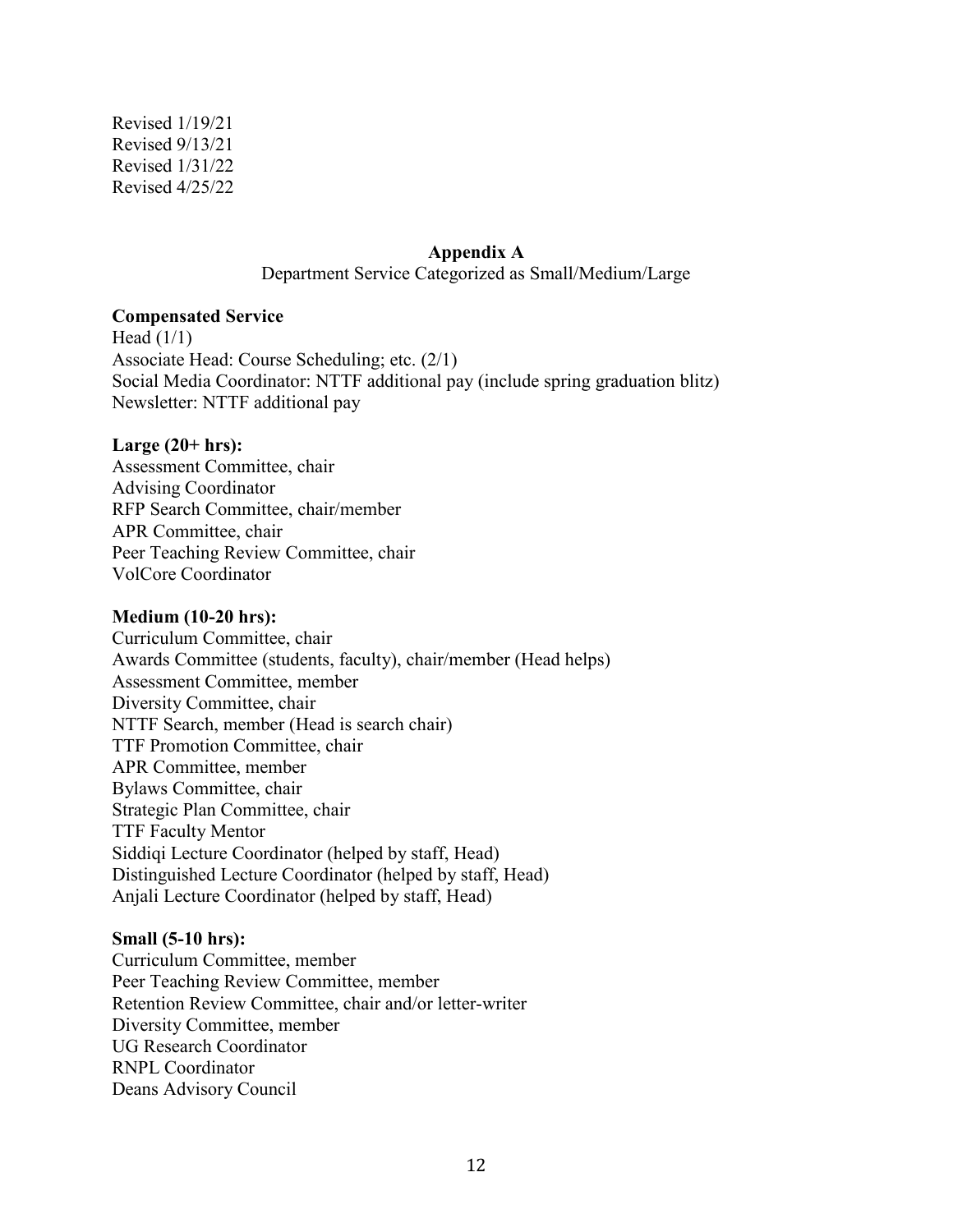Humanities Center Representative NTTF Faculty Mentor Peer Teaching Evaluator TTF Promotion Committee, member NTTF Promotion Committee, member (Head, candidate, staff do most) PPPR Committee, chair/member (Head, candidate, staff do most) Bylaws Committee, member Strategic Plan Committee, member

## **Tiny (0-5 hrs):**

Attend Graduation Retention Review Committee, member (no letter writing) Library Representative

## **Bylaws Appendix B**

University, College, Professional, and Community Service

This is not a complete list but provides guidance for categorizing service. New service activities should be discussed and categorized as needed.

## **Variable (to be determined on a case by case basis)**

Serve as a faculty representative for a student team or organization Committee and taskforce membership (College or University) Authorship of departmental reports or documents Help to develop a program Host/plan student development activities Direct or coordinate a program (i.e. IDP) Maintain an office in a professional organization Leadership of a committee or taskforce (College or University) Organize faculty or student seminars Committee membership or leadership in a professional organizations Serve as a reviewer for externally funded grants – depends on number of grants reviewed

#### **Extra-Large**

Serve as an editor/subeditor of research journals Plan a conference

#### **Large (20+ hours)** Faculty Senate (including committee)

Tenure/promotion committee

## **Medium (10-20 hours)**

Serve as a reviewer for a monograph Serve as a reviewer for a monograph review workshop (external)

## **Small (5-10 hours)**